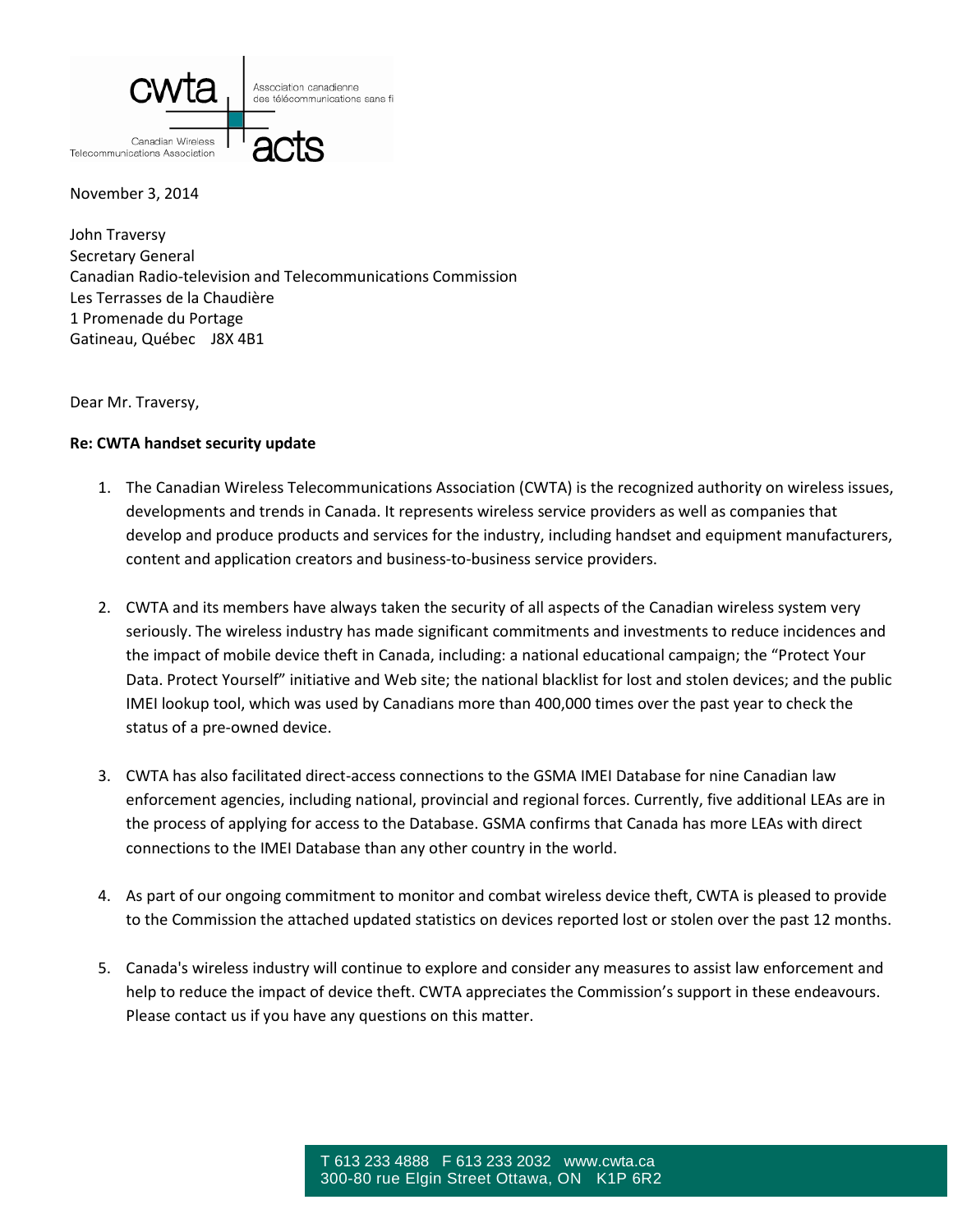## **Attachment:** Lost/Stolen Device Statistics

## **Notes:**

- 1. Figures are reported by province based on the area code of the phone number associated with the device reported as lost or stolen.
- 2. Not all service providers record lost and stolen devices separately. Those that do record lost and stolen devices separately do so based on the customer's report only. The industry-wide breakouts provided below are based on applying the provincial percentages of phones reported lost or stolen to the total lost/stolen numbers provided by those who do not distinguish between the two. Because of the scope of the service providers that do differentiate between lost and stolen devices based on customer reports, the numbers below should be considered statistically significant.
- 3. The variation in the year-to-year figures presented below is partly attributable to a lack of standardized recording and reporting practices that existed before CWTA initiated industry-wide handset security measures – including the public reporting commitment – in November 2012.
- 4. CWTA believes that the presence of the national blacklist has increased the incidence of consumers reporting lost and stolen devices since September 2013.
- 5. The table below provides a breakdown of phones reported as lost and stolen (by province/region) to CWTA members in 2010, 2011, 2012, 2013 and 2014 (\***up to September 30, 2014**).